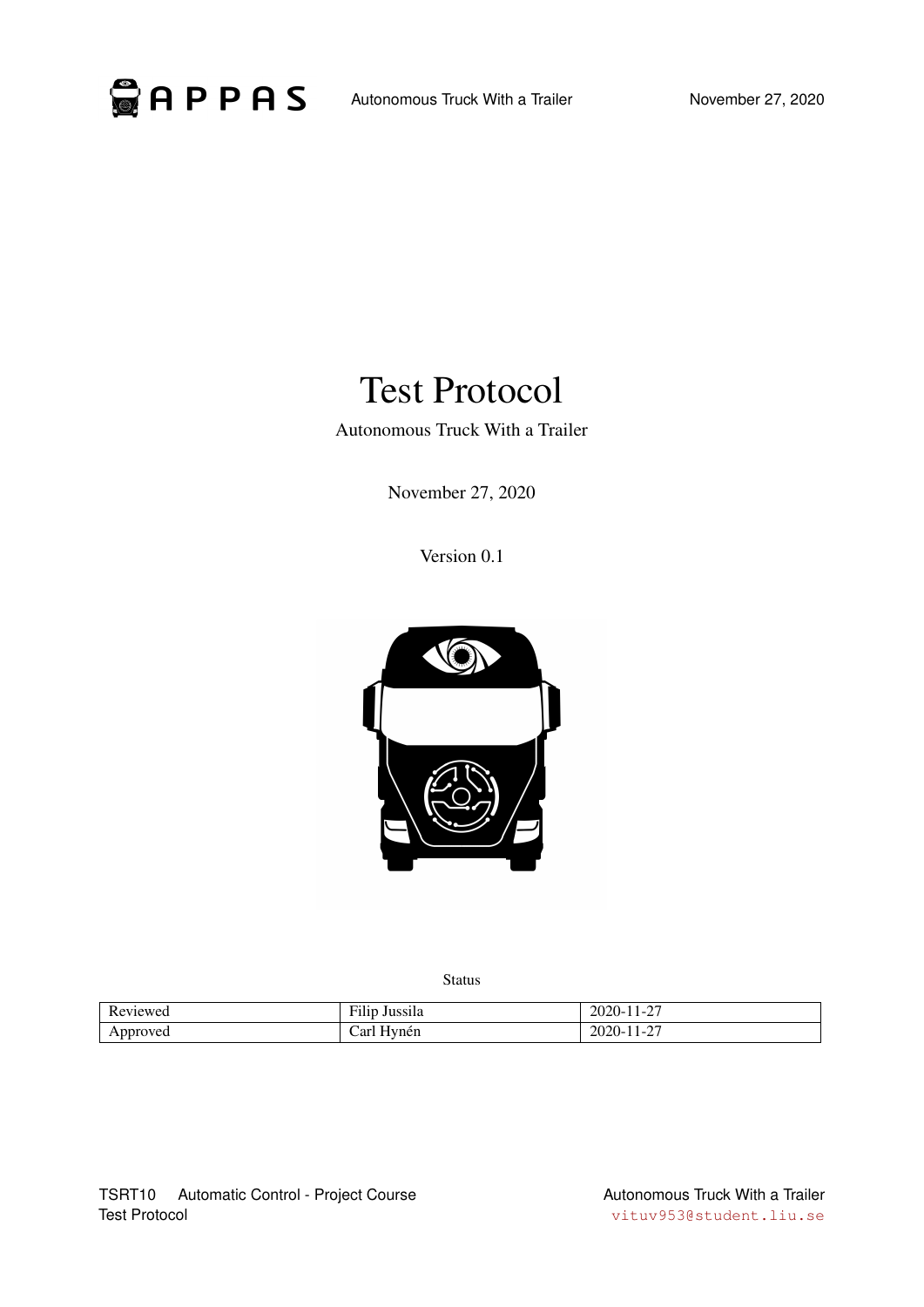

|                                | THUJUL TUUHII V                                                                                      |
|--------------------------------|------------------------------------------------------------------------------------------------------|
| Group E-mail:                  | vituv953@student.liu.se                                                                              |
| Homepage:                      | https://tsrt10.qitlab-pages.liu.se/2020/rev truck                                                    |
| Orderer:                       | Carl Hynén, Linköping University<br>Phone: +46 73-562 34 34<br>E-mail: carl.hynen@liu.se             |
| Supervisor:                    | Daniel Arnström, Linköping University<br>Phone: $+46$ 76-831 24 09<br>E-mail: daniel.arnstrom@liu.se |
| Customer / Course Responsible: | Daniel Axehill, Linköping University<br>Phone: $+46$ 13-28 40 42<br>E-mail: daniel.axehill@liu.se    |

### Project Identity

## Participants of the group

| <b>Name</b>          | <b>Responsible</b>       | E-mail                      |
|----------------------|--------------------------|-----------------------------|
| Per Antonsson        |                          | peran080@student.liu.se     |
| Edvin Bourelius      |                          | edybo949@student.liu.se     |
| <b>Gustav Erbing</b> |                          | guser450@student.liu.se     |
| Johan Gustafsson     |                          | johgu927@student.liu.se     |
| Anton Holgersson     | Information Manager (IM) | antho $223@$ student.liu.se |
| Ofa Ismail           | Software Architect (SW)  | abdis077@student.liu.se     |
| Filip Jussila        | Document Manager (DM)    | filju425@student.liu.se     |
| Per Liljeström       | Test Leader (TL)         | perli397@student.liu.se     |
| Katherine Rajala     |                          | katra 756@student.liu.se    |
| David Salomonsson    | Design Manager (DeM)     | davs358@student.liu.se      |
| Viktor Uvesten       | Project Leader (PL)      | vituv $953@$ student.liu.se |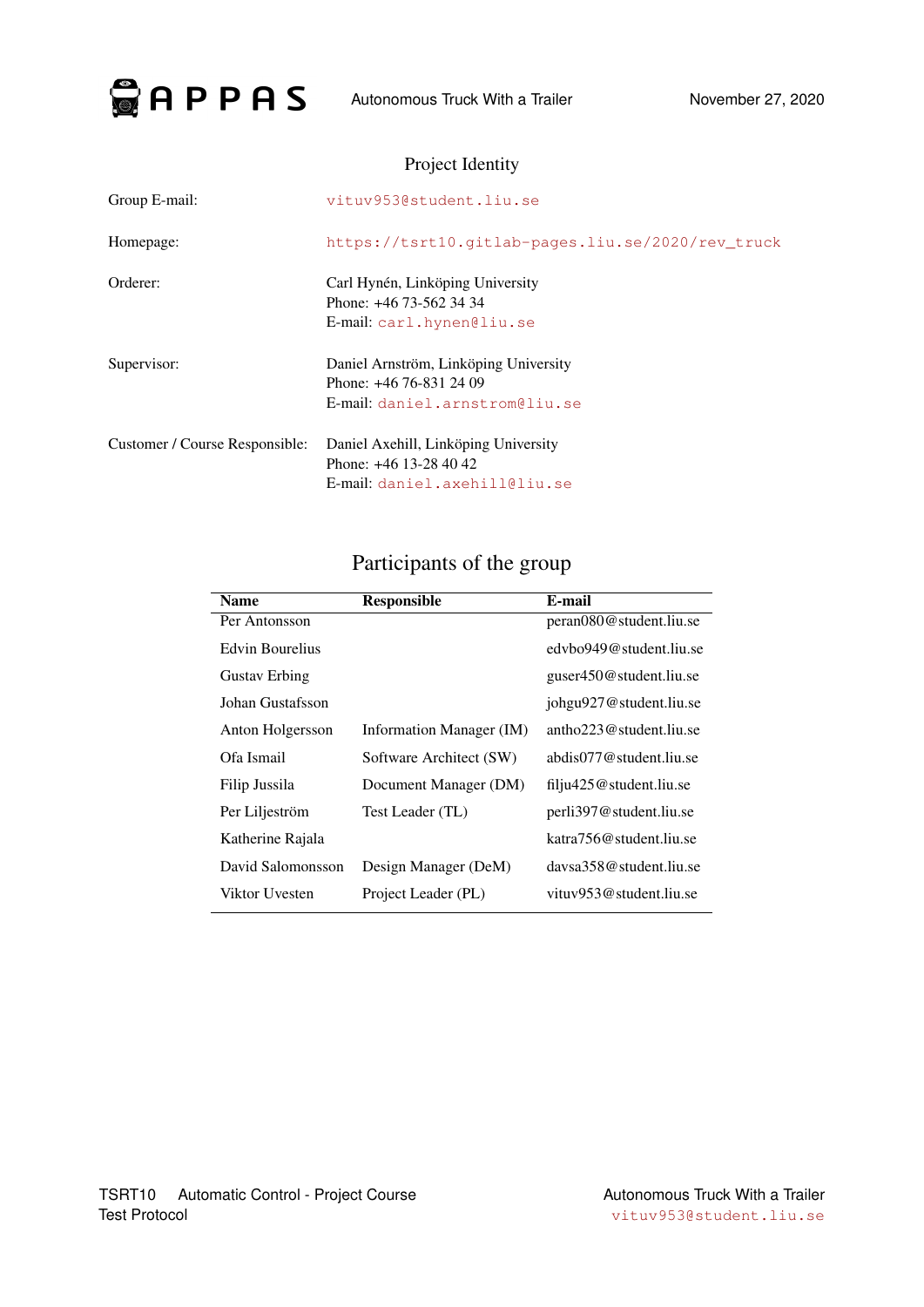

### **CONTENTS**

|         | 1 Introduction<br>$\sim$ 1 |
|---------|----------------------------|
|         | 2 Test Protocol            |
|         |                            |
|         |                            |
| 3 Tests | $\sim$ 2                   |
|         |                            |
|         |                            |
|         |                            |
|         |                            |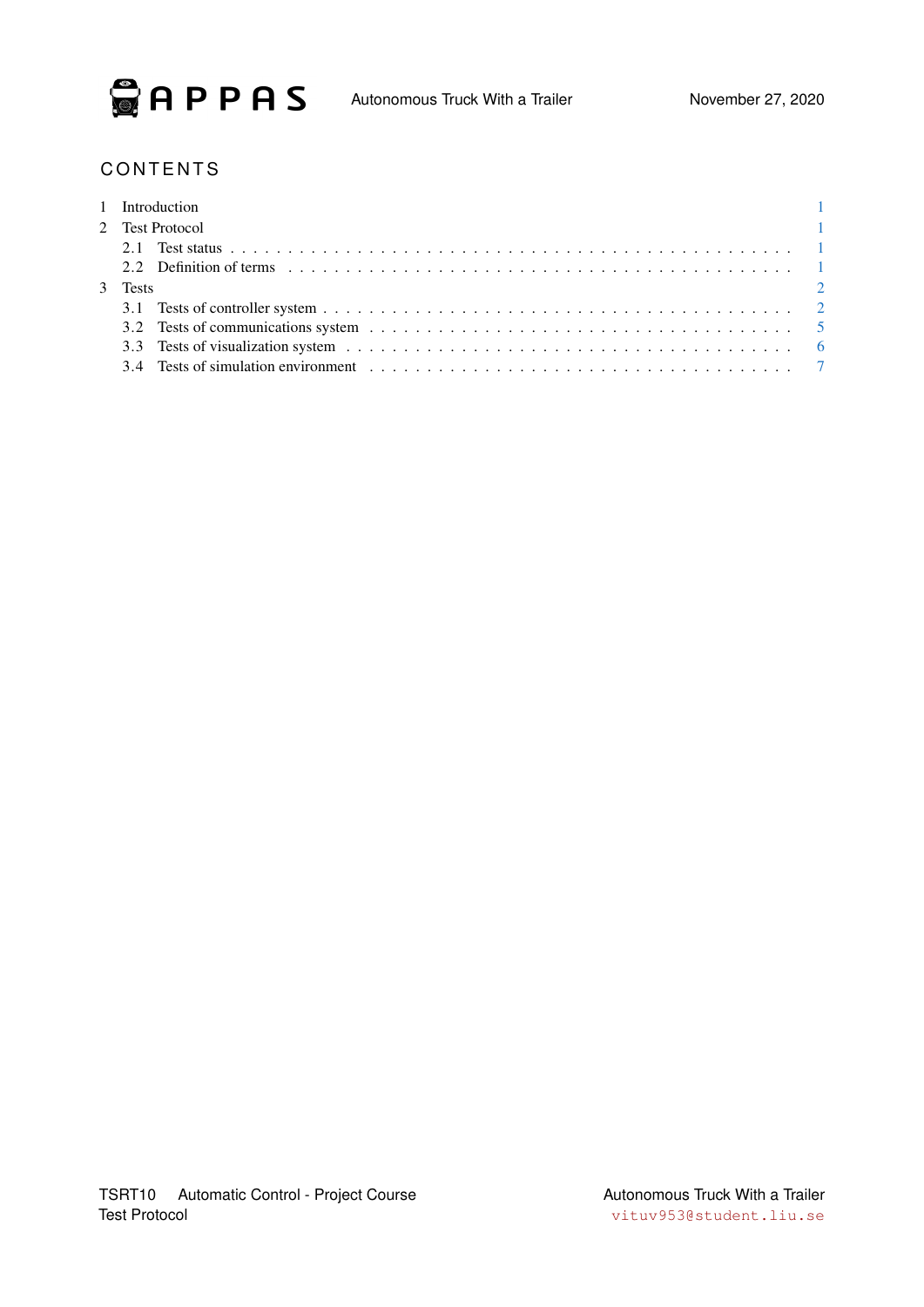

### DOCUMENT HISTORY

| <b>Version</b> | Date       | Changes made | <b>Made by</b> | <b>Reviewer</b> |
|----------------|------------|--------------|----------------|-----------------|
|                | 2020-11-27 | First draft  | Project Group  | Per Liljeström  |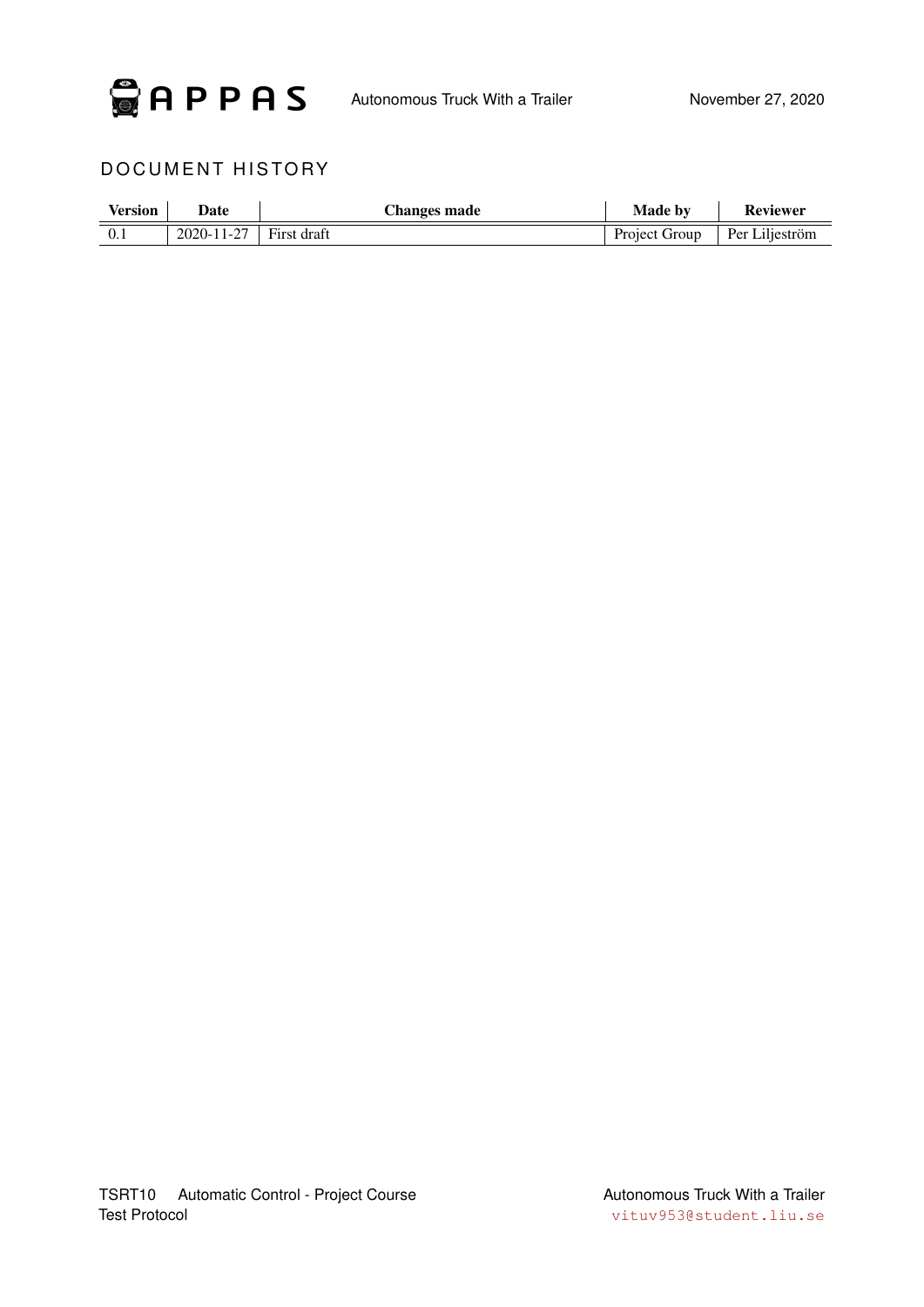$\odot$  APPAS

### <span id="page-4-0"></span>1 INTRODUCTION

This document is a test protocol over the outcome of the performed tests presented in the test plan version 2.0. The purpose of this document is to verify that all planned tests are passed and thus confirming that the testable requirements presented in the requirement specification version 2.1 are met.

### <span id="page-4-1"></span>2 TEST PROTOCOL

<span id="page-4-4"></span>The template that is used for the test protocol is presented in Table [1.](#page-4-4)

| <b>Test</b> | <b>Requirements (Req.)</b> | <b>Description</b>                                                    | Trials                    | <b>Status</b>                        |
|-------------|----------------------------|-----------------------------------------------------------------------|---------------------------|--------------------------------------|
| Test number | Requirement(-s) tested     | <b>Test description:</b><br>Date of execution:<br><b>Responsible:</b> | Number of<br>trials done. | The status of<br>the performed test. |

| Table 1: Template used for the Test protocol. |  |
|-----------------------------------------------|--|
|-----------------------------------------------|--|

### <span id="page-4-2"></span>**2.1 Test status**

The tests will be given a status "Passed" or "Failed", whether or not the tested requirements were deemed fulfilled. Tests that fail will result in either further work on the related problem or renegotiation of the tested requirements.

### <span id="page-4-3"></span>**2.2 Definition of terms**

Below are some terms and abbreviations defined and explained.

- APPAS Autonomous Path Planning & Parking Assistance System, the name of the product developed during the project.
- MPC Model Predictive Control, optimization based control method used to control a process while satisfying a set of constrains.
- ROS Robotic Operative System, an open source software library which simplifies writing modular code for robotic applications.
- RPi Raspberry Pi, a small single-board computer.
- Visionen A research arena for robotics applications at Linköping University.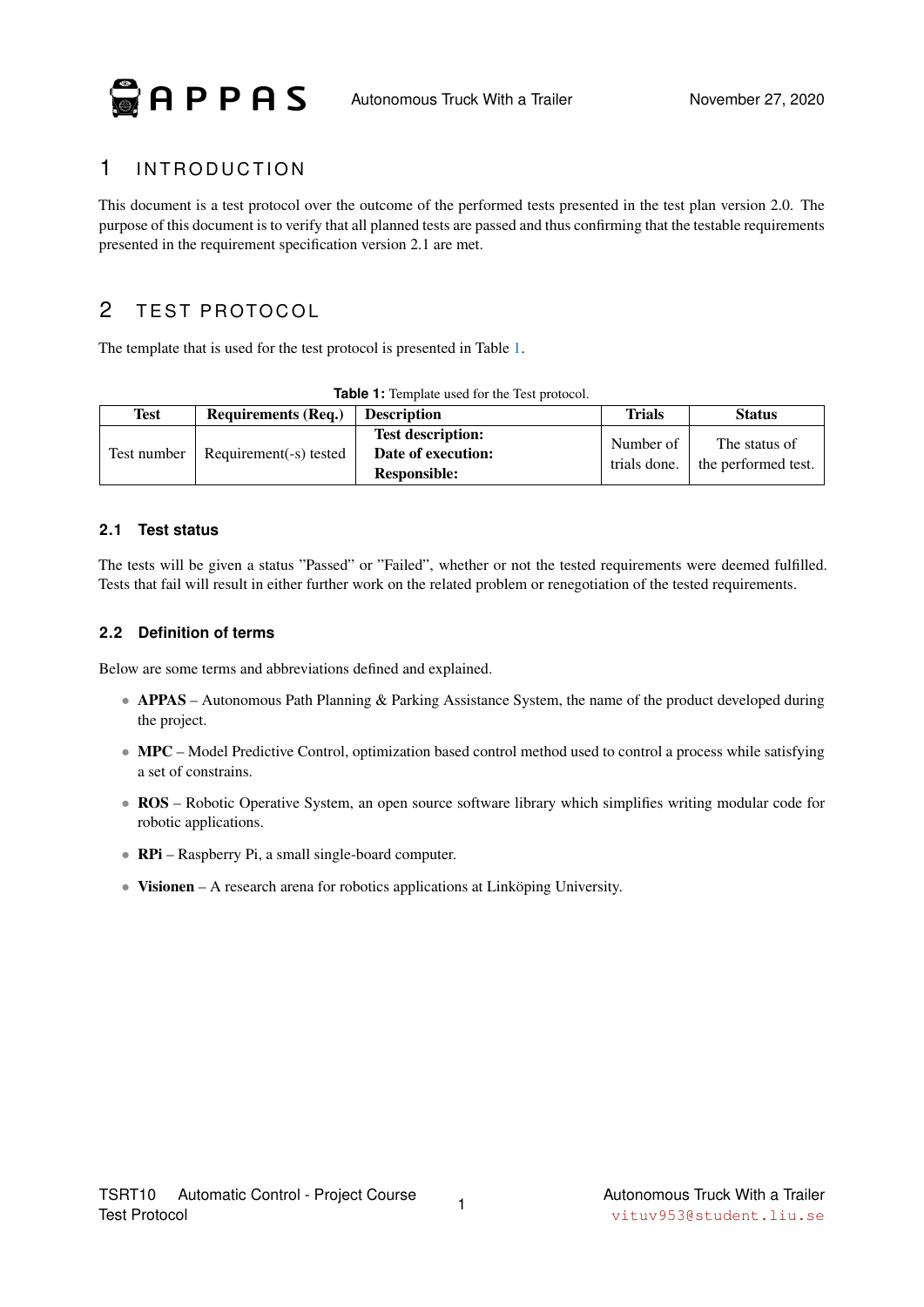

### <span id="page-5-0"></span>3 TESTS

The results from the performed tests are presented in this section according to subsystems and possible categories.

### <span id="page-5-1"></span>**3.1 Tests of controller system**

Planned tests for the controller system are presented in the following subsections according to their associated tested requirements.

### **3.1.1** *Tests of general requirements*

The performed tests of the controller system's general requirements are listed in Table [2.](#page-5-2)

<span id="page-5-2"></span>

| <b>Test</b>    | Req. | <b>Description</b>                                                                                                                                                                                                                                                                                                                                                                                       | <b>Trials</b> | <b>Status</b> |
|----------------|------|----------------------------------------------------------------------------------------------------------------------------------------------------------------------------------------------------------------------------------------------------------------------------------------------------------------------------------------------------------------------------------------------------------|---------------|---------------|
| 1              | 5    | Test description: Verify that all major computation related to the MPC are<br>performed on the dedicated platform.<br><b>Date of execution: 2020-11-23</b><br><b>Responsible:</b> David Salomonsson & Ofa Ismail                                                                                                                                                                                         |               | Passed        |
| $\mathfrak{D}$ | 8    | Test description: Test the MPC controller according to the functional re-<br>quirements of priority 1 presented in the requirement specification.<br><b>Date of execution: 2020-11-26</b><br><b>Responsible:</b> Viktor Uvesten & Per Liljeström                                                                                                                                                         | 3             | Passed        |
| 3              | 9    | Test description: Verify that the potential bias of the steering angle is suc-<br>cessfully removed. By examining the truck's course, after calibration is done,<br>when the truck is given the control signal corresponding to a straight path<br>ahead. This is done in the simulation environment.<br><b>Date of execution: 2020-11-19</b><br><b>Responsible:</b> Anton Holgersson & Johan Gustafsson | 3             | Passed        |
| 4              | 11   | Test description: Control that appropriate data packages can be sent from<br>and received by the MPC controller to the other subsystems.<br><b>Date of execution: 2020-11-25</b><br><b>Responsible:</b> Viktor Uvesten                                                                                                                                                                                   | 3             | Passed        |

**Table 2:** Test protocol of the general requirements of the controller system.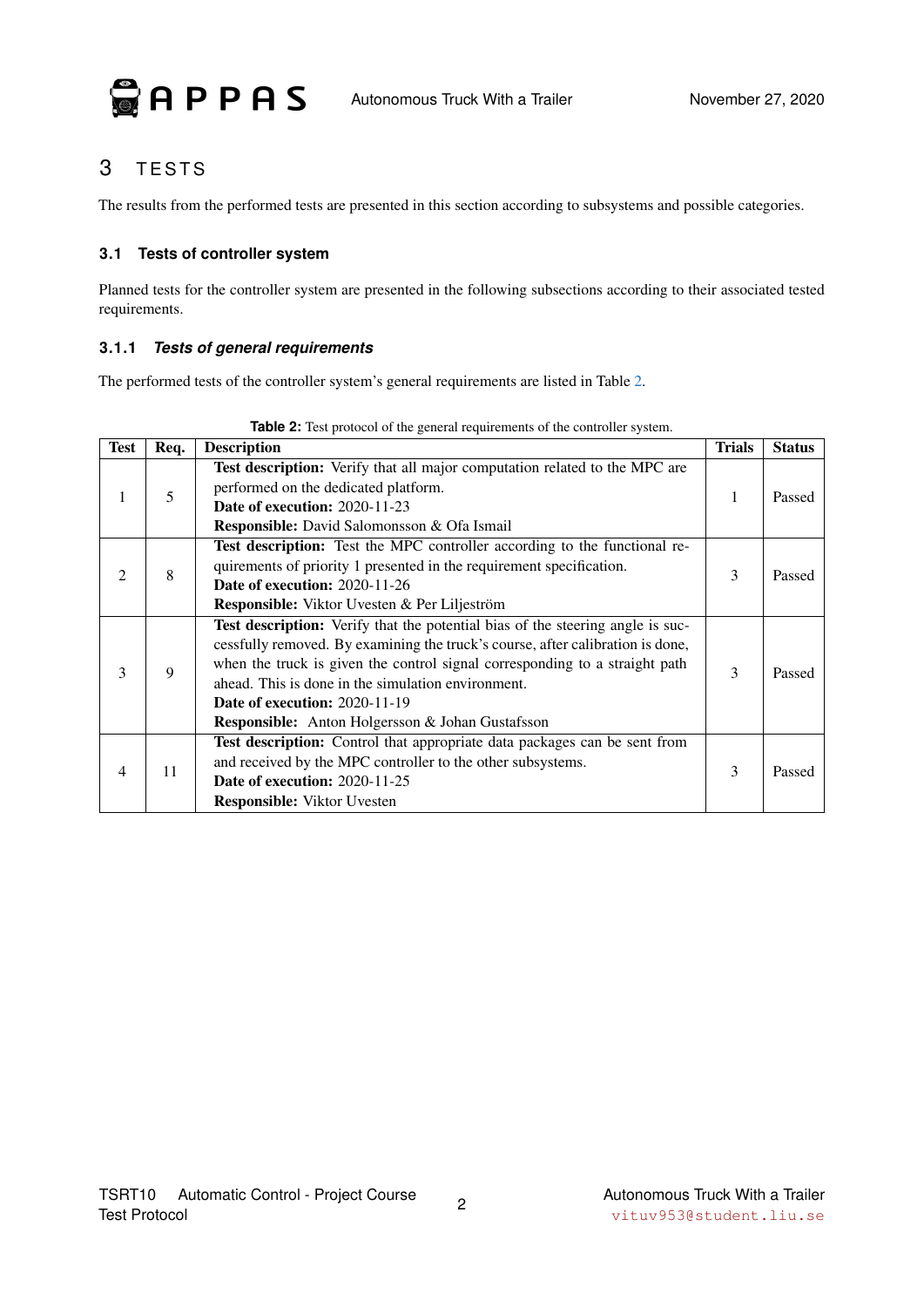

### **3.1.2** *Tests of interfaces*

Performed tests of the controller system's interfaces are listed in Table [3.](#page-6-0)

| Table 3: Test protocol for the control system's interfaces. |
|-------------------------------------------------------------|
|-------------------------------------------------------------|

| <b>Test</b> | Req. | <b>Description</b>                                                        | <b>Trials</b> | <b>Status</b> |
|-------------|------|---------------------------------------------------------------------------|---------------|---------------|
|             |      | Test description: Verify that the MPC controller is compatible with the   |               |               |
|             |      | provided motion planner: that is, it can communicate well with the motion |               |               |
|             | 12.  | planner in the simulation environment.                                    |               | Passed.       |
|             |      | <b>Date of execution: 2020-11-25</b>                                      |               |               |
|             |      | <b>Responsible:</b> Edvin Bourelius                                       |               |               |

#### <span id="page-6-0"></span>**3.1.3** *Tests of design requirements*

Performed tests of the controller system's design requirements are listed in Table [4.](#page-6-1)

<span id="page-6-1"></span>

| <b>Test</b> | Req.                          | <b>Description</b>                                                               | <b>Trials</b> | <b>Status</b> |
|-------------|-------------------------------|----------------------------------------------------------------------------------|---------------|---------------|
|             |                               | Test description: Verify that the MPC controller works in real time.             |               |               |
| 6           | 16                            | <b>Date of execution: 2020-11-25</b>                                             | 1             | Passed        |
|             |                               | <b>Responsible:</b> Viktor Uvesten                                               |               |               |
|             |                               | <b>Test description:</b> Verify that the MPC controller uses an integral action. |               |               |
| 7           | 17                            | <b>Date of execution: 2020-11-25</b>                                             | 1             | Passed        |
|             |                               | <b>Responsible:</b> Viktor Uvesten                                               |               |               |
|             | simulation environment.<br>18 | Test description: Verify that the MPC controller can avoid obstacles in the      |               |               |
| 8           |                               |                                                                                  | $\mathcal{F}$ | Passed        |
|             |                               | <b>Date of execution: 2020-11-19</b>                                             |               |               |
|             |                               | <b>Responsible:</b> Anton Holgersson & Johan Gustafsson                          |               |               |
|             |                               | Test description: Verify that all control signals sent to the truck will never   |               |               |
| 9           |                               | exceed the physical constraints of the actuators, in the simulation environ-     |               |               |
|             | 19                            | ment.                                                                            | 1             | Passed        |
|             |                               | <b>Date of execution: 2020-11-25</b>                                             |               |               |
|             |                               | <b>Responsible:</b> Edvin Bourelius                                              |               |               |

**Table 4:** Test protocol for the controller system's design requirements.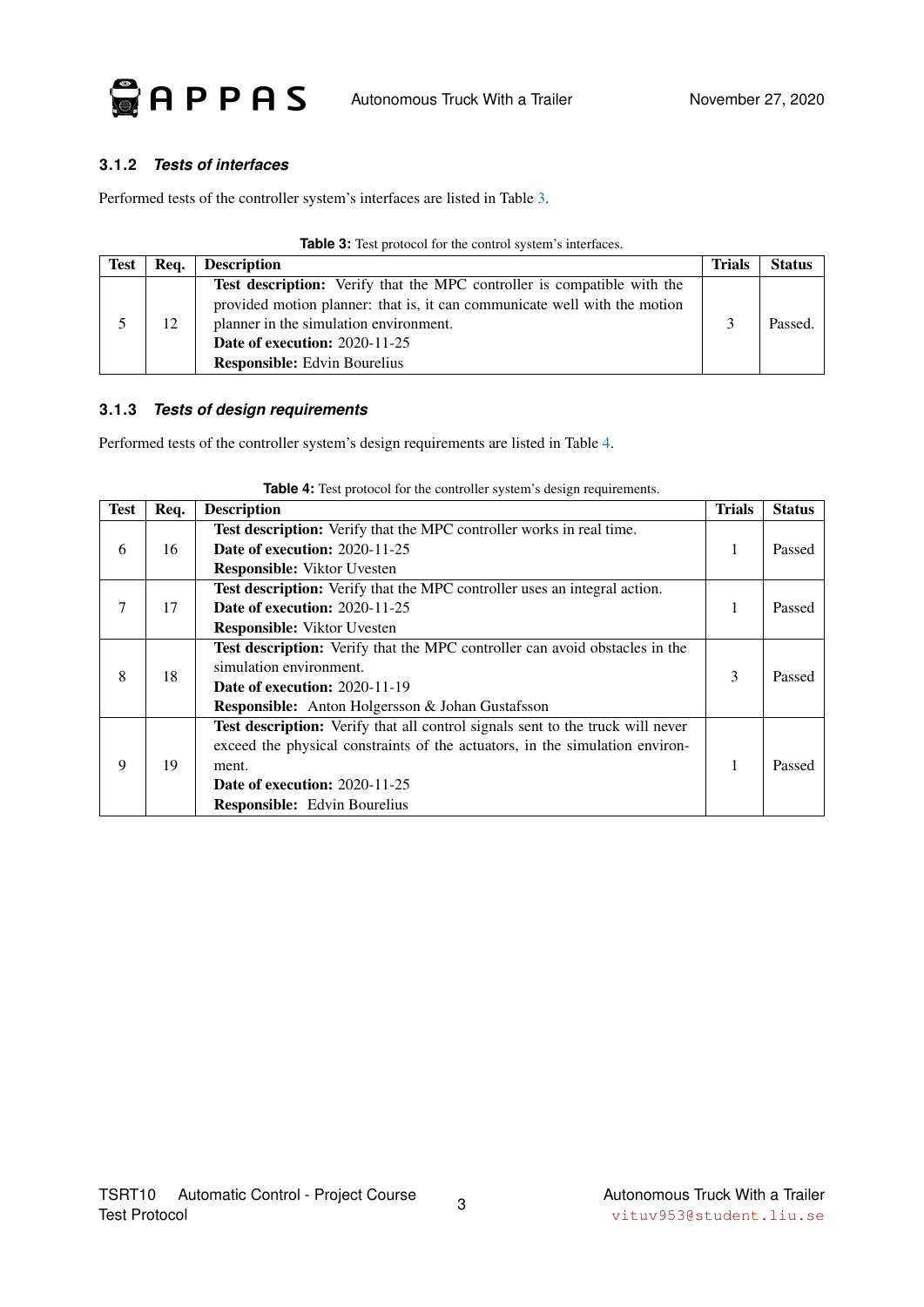

### **3.1.4** *Tests of functional requirements*

The performed tests of the controller system's functional requirements are listed in Table [5.](#page-7-0)

<span id="page-7-0"></span>

| <b>Test</b> | Req.      | $\sigma$ . Test protocol for the controller system s runctional requirements.<br><b>Description</b> | <b>Trials</b>  | <b>Status</b> |
|-------------|-----------|-----------------------------------------------------------------------------------------------------|----------------|---------------|
|             |           | Test description: Verify that the MPC controller can follow a straight path,                        |                |               |
|             |           | when moving forward, in the simulation environment.                                                 |                | Passed        |
| 10          | $20 - 22$ | Date of execution: 2020-11-25                                                                       | 3              |               |
|             |           | <b>Responsible:</b> Viktor Uvesten                                                                  |                |               |
|             |           | Test description: Verify that the MPC controller can follow a straight path,                        |                |               |
| 11          | $23 - 25$ | when reversing, in the simulation environment.                                                      | 3              | Passed        |
|             |           | Date of execution: 2020-11-25                                                                       |                |               |
|             |           | <b>Responsible:</b> Viktor Uvesten                                                                  |                |               |
|             |           | Test description: Verify that the MPC controller can follow a curved path,                          |                |               |
| 12          | $26 - 28$ | when moving forward, in the simulation environment.                                                 | $\overline{3}$ | Passed        |
|             |           | Date of execution: 2020-11-25                                                                       |                |               |
|             |           | <b>Responsible:</b> Viktor Uvesten                                                                  |                |               |
|             |           | Test description: Verify that the MPC controller can follow a curved path,                          |                |               |
| 13          | 29-31     | when reversing, in the simulation environment.                                                      | $\overline{3}$ | Passed        |
|             |           | Date of execution: 2020-11-25                                                                       |                |               |
|             |           | <b>Responsible:</b> Viktor Uvesten                                                                  |                |               |
|             |           | Test description: Verify that the MPC controller can follow a arbitrary path                        |                |               |
|             |           | generated by the motion planner, when moving forward, in the simulation                             |                |               |
| 14          | $32 - 34$ | environment.                                                                                        | 3              | Passed        |
|             |           | <b>Date of execution: 2020-11-25</b>                                                                |                |               |
|             |           | <b>Responsible:</b> Viktor Uvesten                                                                  |                |               |
|             |           | Test description: Verify that the MPC controller can follow a arbitrary path                        |                |               |
|             |           | generated by the motion planner, when reversing, in the simulation environ-                         |                |               |
| 15          | 35-37     | ment.                                                                                               | 3              | Passed        |
|             |           | Date of execution: 2020-11-25                                                                       |                |               |
|             |           | <b>Responsible:</b> Viktor Uvesten                                                                  |                |               |
|             |           | Test description: Verify that the MPC controller can complete an entire mis-                        |                |               |
| 16          | 38-40     | sion, both in forward motion and reversing, in the simulation environment.                          | 3              | Passed        |
|             |           | <b>Date of execution: 2020-11-25</b>                                                                |                |               |
|             |           | <b>Responsible:</b> Edvin Bourelius                                                                 |                |               |

**Table 5:** Test protocol for the controller system's functional requirements.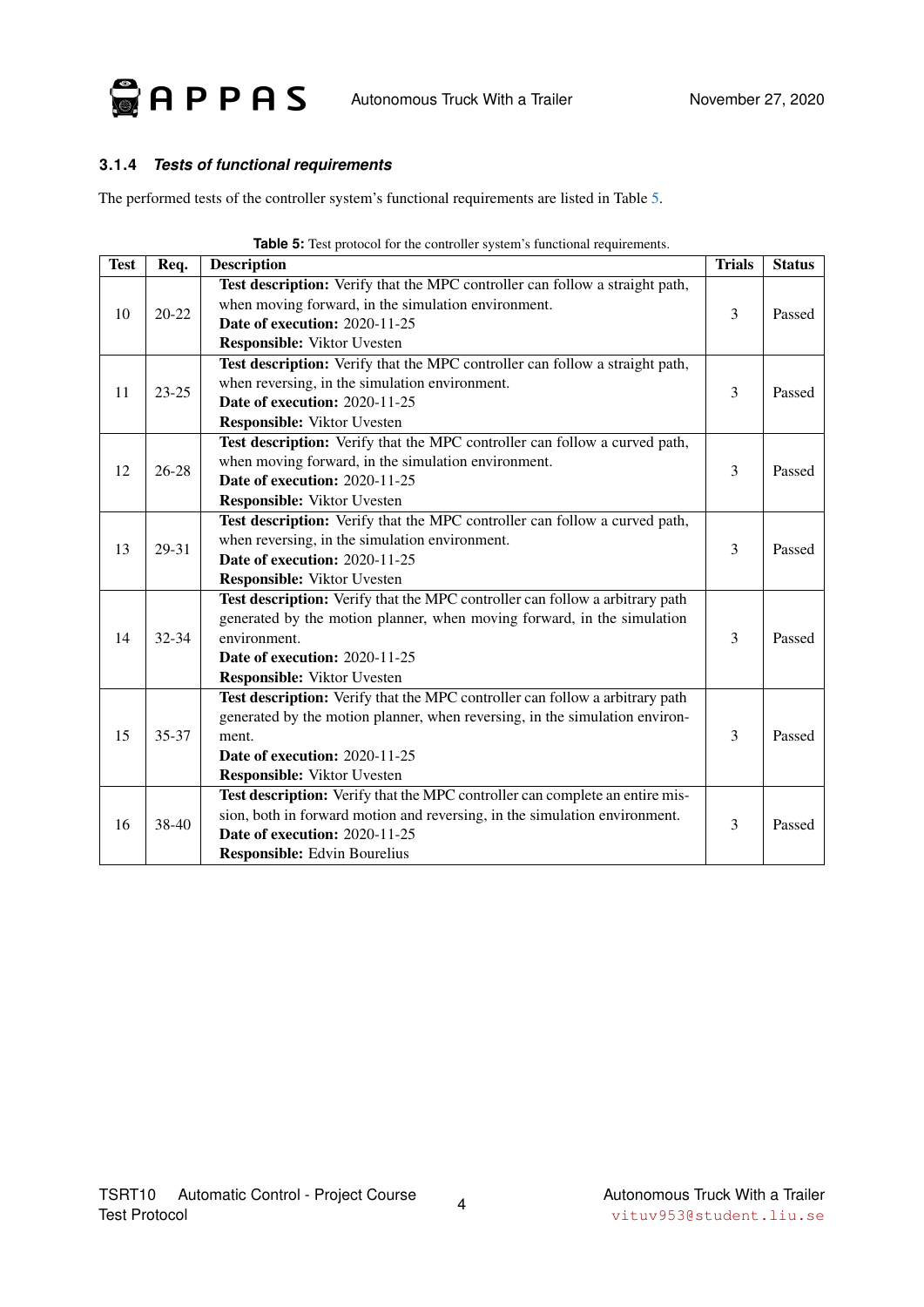

### <span id="page-8-0"></span>**3.2 Tests of communications system**

The results from the tests for the communications system are presented in Table [6.](#page-8-1)

<span id="page-8-1"></span>

| <b>Test</b> | Req. | <b>Description</b>                                                                | <b>Trials</b> | <b>Status</b> |
|-------------|------|-----------------------------------------------------------------------------------|---------------|---------------|
|             |      | Test description: Verify that ROS can run on the RPi.                             |               |               |
| 17          | 43   | <b>Date of execution: 2020-11-23</b>                                              | 1             | Passed        |
|             |      | <b>Responsible:</b> Katherine Rajala                                              |               |               |
|             |      | Test description: Verify that the master node is hosted on the RPi.               |               |               |
| 18          | 44   | <b>Date of execution: 2020-11-23</b>                                              | 1             | Passed        |
|             |      | <b>Responsible:</b> Katherine Rajala                                              |               |               |
|             |      | <b>Test description:</b> Verify that ROS runs automatically when booting up the   |               |               |
| 19          | 46   | RPi.                                                                              | 3             | Passed        |
|             |      | <b>Date of execution: 2020-11-25</b>                                              |               |               |
|             |      | <b>Responsible:</b> Katherine Rajala                                              |               |               |
| 20          |      | <b>Test description:</b> Verify that a message can be sent through the wired con- |               | Passed        |
|             | 47   | nection between RPi and EV3.                                                      | 1             |               |
|             |      | <b>Date of execution: 2020-11-23</b>                                              |               |               |
|             |      | <b>Responsible:</b> Katherine Rajala                                              |               |               |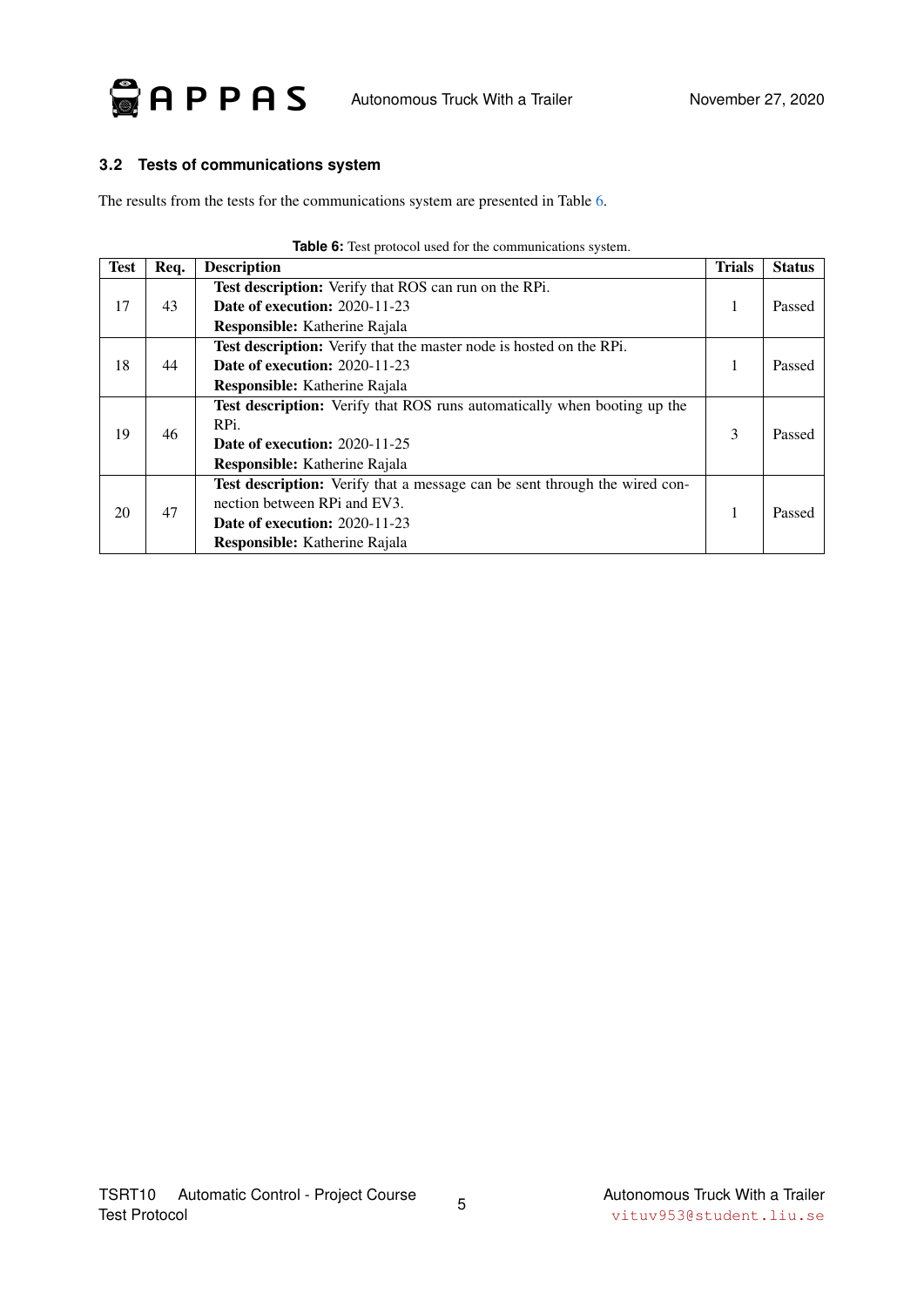

### <span id="page-9-0"></span>**3.3 Tests of visualization system**

The results from the tests for the visualization system are presented in Table [7.](#page-9-1)

<span id="page-9-1"></span>

| <b>Test</b> | Req.   | <b>Description</b>                                                                                                                                                                                                                                                         | <b>Trials</b> | <b>Status</b> |
|-------------|--------|----------------------------------------------------------------------------------------------------------------------------------------------------------------------------------------------------------------------------------------------------------------------------|---------------|---------------|
| 21          | 48     | Test description: Verify that there is a connection between the computer in<br>Visionen and the RPi by sending and reading a message.<br><b>Date of execution: 2020-11-25</b><br><b>Responsible:</b> Gustav Erbing & Per Antonsson                                         | 3             | Passed        |
| 22          | 49     | Test description: Verify that the offline path from the start position to the<br>goal position are displayed by projecting a virtual offline path.<br><b>Date of execution: 2020-11-25</b><br><b>Responsible:</b> Gustav Erbing & Per Antonsson                            | 3             | Passed        |
| 23          | 13, 50 | Test description: Verify that the path from the motion planner and the MPC<br>from the truck to the prediction horizon are displayed by projecting a virtual<br>planned path.<br><b>Date of execution: 2020-11-25</b><br><b>Responsible:</b> Gustav Erbing & Per Antonsson | 3             | Passed        |
| 24          | 51     | Test description: Verify that the driven path are displayed by projecting a<br>virtual driven path.<br>Date of execution: 2020-11-25<br><b>Responsible:</b> Gustav Erbing & Per Antonsson                                                                                  | 3             | Passed        |
| 25          | 52     | <b>Test description:</b> Verify that obstacles are displayed by projecting an ob-<br>stacle.<br><b>Date of execution: 2020-11-25</b><br><b>Responsible:</b> Gustav Erbing & Per Antonsson                                                                                  | 3             | Passed        |

| <b>Table 7:</b> Test protocol used for the visualization environment. |
|-----------------------------------------------------------------------|
|-----------------------------------------------------------------------|